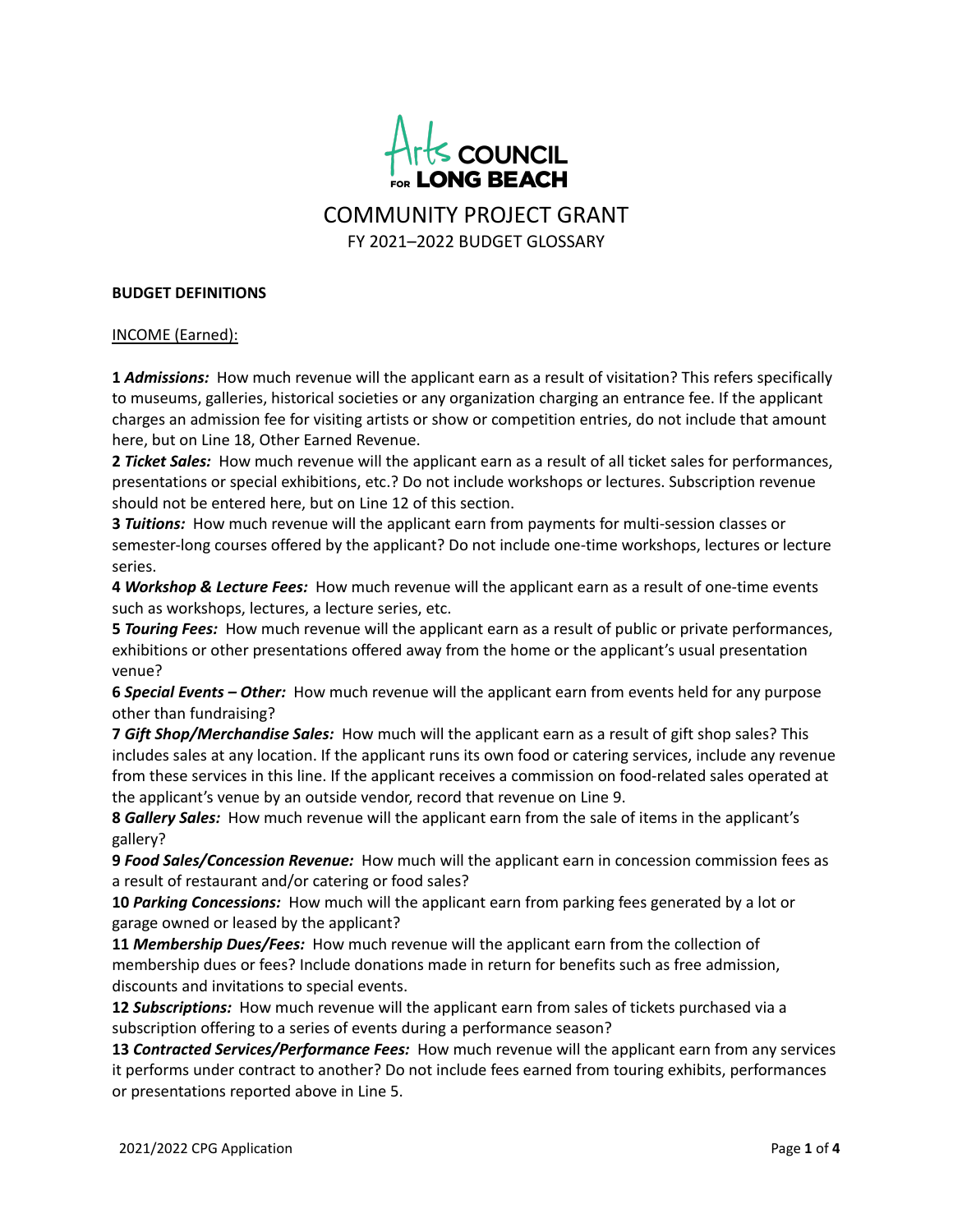**14** *Rental Income – Program Use:* How much revenue will the applicant receive for renting out space for on-site events for arts and culture activity? Do not include rental expenses such as interest and depreciation.

**15** *Rental Income – Non-Program Use:* How much revenue will the applicant receive for renting out space for on-site events for use other than arts and culture activity? Do not include any rental expenses such as interest and depreciation.

**16** *Advertising Revenue:* How much revenue will the applicant earn from the sale of advertising space in publications or other advertising opportunities offered by the applicant?

**17** *Sponsorship Revenue:* How much revenue will the applicant receive from a corporation or other organization to be used in exchange for use of the corporation's name or logo on printed materials or other agreed upon exchanges or promotions? Do not include any amounts entered on Line 21, Corporate Contributions.

**18** *Other Earned Revenue:* Will the applicant receive any additional earned revenue? *Subtotal Earned Revenue:* Add together all expenses listed in Proposal Support, Section A.

## INCOME (Contributions):

**19** *Trustee/Board Contributions:* How much will the applicant receive in donations from board members, trustees or advisors? Include all board contributions whether required by the applicant's by-laws or not.

**20** *Individual Contributions:* How much will the applicant receive in donations from individuals who are not board members, trustees or advisors? Do not include any membership revenue reported in Line 11. **21** *Corporate Contributions:* How much will the applicant receive in donations from corporations,

including grants and funds received from a friends group associated with the applicant or any matching gifts? Do not include any sponsorship revenue entered on Line 17 above.

**22** *Foundation Contributions:* How much will the applicant receive in donations, whether temporarily restricted or unrestricted, from a charitable foundation? Include contributions from foundations associated with corporations in this line if they are accounted for this way in the applicant's audit or internal financial reports.

**23** *Government – City:* If the applicant receives multiple sources of support, please provide a detailed list.

**24** *Government – County:* If the applicant receives multiple sources of support, please provide a detailed list.

**25** *Government – State:* If the applicant receives multiple sources of support, please provide a detailed list.

**26** *Government – Federal:* If the applicant receives multiple sources of support, please provide a detailed list.

**27** *Special Events – Fundraising:* How much revenue will the applicant receive from events held specifically for fundraising purposes?

**28** *Other Public Support:* What is the total amount in donations that will be received by the applicant that do not fall into the categories listed above?

**29** *Parent Organization Support:* If the applicant, department or ongoing program is a part of or subsidiary of a larger organizations such as a university, enter any monetary support the applicant will receive from that parent on this line. This support may be in the form of a cash transfer or a budget line item.

**30** *In-kind Contributions:* What is the monetary value of contributions given to the applicant in the form of goods, services, land, buildings or use of space? Examples of in-kind revenue would be the value of a donated computer, the value of free brochure printing services or the value of the rent on a donated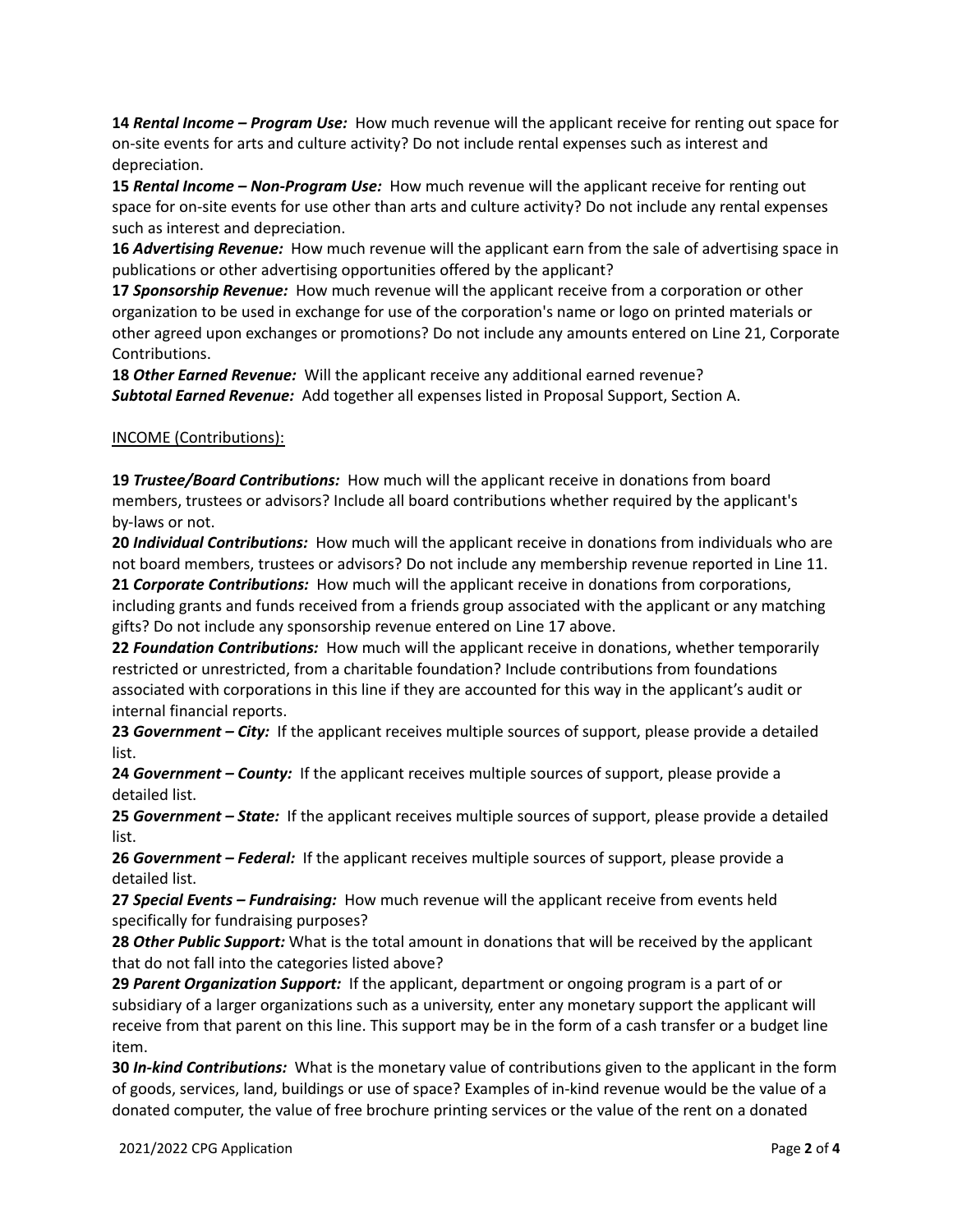space used by the applicant. To determine whether an item should be counted as in-kind revenue, consult with a financial person or the applicant's auditor.

*Subtotal Support:* Add together all expenses listed in Proposal Expenses, Section A. *Grant Total Expenses:* Add together the Proposal Support, Subtotal Earned Revenue Section A to the Subtotal Support for Section B to arrive at the Grand Total Expenses  $(A + B)$ .

EXPENSES (Personnel):

**1–5** *Salaries and Fringe:* List the total expense for salaried and hourly employees by category. *Subtotal:* Add together all expenses listed in Proposal Expenses, Section A.

## EXPENSES (Operating):

**6** *Advertising & Marketing:* How much will the applicant spend on advertising and marketing including ad placement fees, professional consulting services, printing, etc.?

**7** *Artist Commission Fees:* How much will the applicant spend on hiring individual artists to create original works of art, musical pieces, theatrical pieces or other works for use or exhibition by applicant? **8** *Artists & Performers – Non-Salaried:* How much will the applicant spend on consultants, such as artists, performers, designers, directors, etc.? These are people specifically hired to work on a temporary basis to participate in an exhibition or presentation of the applicant.

**9** *Catering & Hospitality:* How much will the applicant spend on providing hospitality to visitors or guests including meals, food for meetings, gifts, etc.?

**10** *Conferences & Meetings:* How much will the applicant spend on entrance fees to conferences and/or meetings attended by applicant's personnel? Include expenses incurred for meetings and/or conferences held or sponsored by the applicant.

**11** *Cost of Sales:* How much will the applicant spend on inventory or merchandise intended for resale in a gift shop? If the applicant has its own food or catering services, include the cost of food and other related expenses in this line item.

**12** *Equipment Rental:* How much will the applicant spend on the rental of office or other equipment such as computer hardware, copiers, etc.?

**13** *Facilities – Other:* This item should include projected expenses associated with the applicant's physical plant, whether rented or owned and not listed in the Building and Grounds Maintenance, Rent or Utilities lines.

**14** *Fundraising Expenses – Other:* How much will the applicant spend on fundraising activities such as special events, telethons, etc.?

**15** *Fundraising Professionals:* How much will the applicant spend to hire consultants to design and perform fundraising activities?

**16** *Honoraria:* During the fiscal year, how much will the applicant pay to guest speakers or lecturers? **17** *In-Kind Contributions:* What will the monetary value be of any contributions given to the applicant in the form of goods or services?

**18** *Insurance:* How much will the applicant spend on insurance premiums for insurance, including general liability and directors and officers insurance? Do not include health or worker's compensation included in Fringe Benefits Line 5.

**19** *Internet & Website:* How much will the applicant spend on website development, including design, maintenance, internet access, website hosting or email services?

**20** *Lodging & Meals:* How much will the applicant spend on hotel or other fees associated with overnight stays, including meals, while any personnel were on business travel?